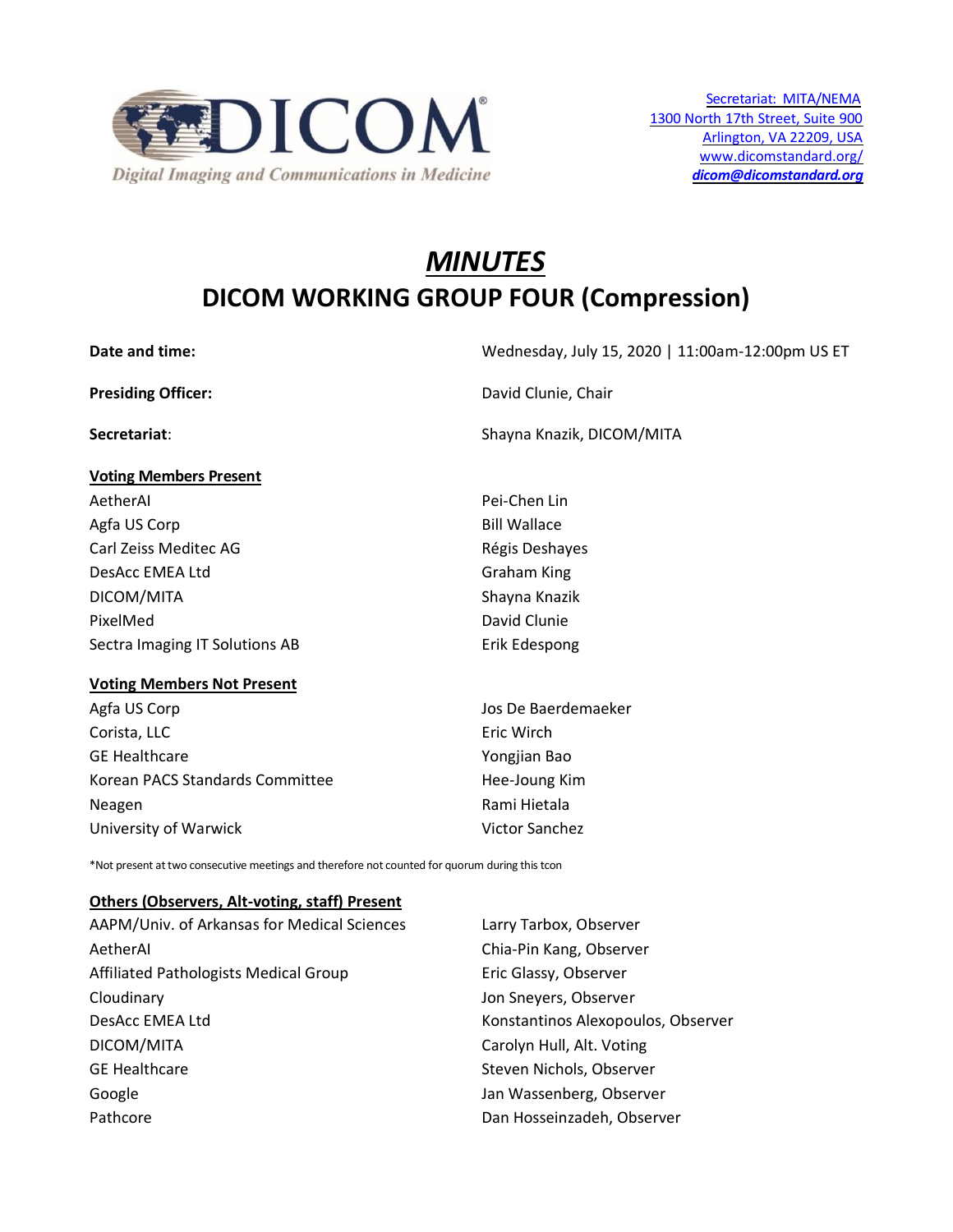| Philips                        | Nick Haarselhorst, Observer |
|--------------------------------|-----------------------------|
| Philips                        | Bas Hulsken, Observer       |
| Sectra Imaging IT Solutions AB | Erik Sjöblom, Alt. Voting   |
| Siemens Healthineers           | Chris O'Donnell, Observer   |
| StatRad                        | Chris Hafey, Observer       |
| vICTor Works                   | Victor Derks, Observer      |
| Vidagos                        | Cheryl Petersilge, Observer |

## **1. Administrative Items:**

- The group was welcomed and roll was taken.
- NEMA Antitrust and DICOM patent declaration rules were reviewed.
- David Clunie provided a brief history of the formerly deactivated WG-04, as well as the impetus for the group's reactivation with this teleconference. There were no previous minutes to review since the group has been dormant.

# **2. Considered new compression schemes to add to DICOM, especially for:**

- AI (including segmentations, contours and parametric maps)
- enterprise imaging
- digital pathology
- web browser based viewers (performing frame level access and progressive transmission)

# **3. Specific schemes considered included:**

- HTJ2K (faster, easier, less effective) esp. in browser viewer progressive role
	- o HTJ2K is complex and takes too much time to decompress, but is an ISO Standard.
	- $\circ$  Open sourced and solves fast progressive transfer issue that DICOM doesn't currently cover. Noted speed compared to JPEG-LS.
		- 1. <https://chafey.github.io/openjphjs/test/browser/index.html>
	- o Patent and licensing status: unsure about patent-side but suspected to be patent-free, royalty-free and friendly open-sourced.
	- o Browser support: will be improved for larger images. Web assembly implementation.
		- 1. <https://github.com/aous72/OpenJPH>
- JPEG-XL (now being finalized, open source code available for testing)
	- $\circ$  Jan Wassenberg presented JPEG-XL, which is the modernized JPEG file. It is the latest from the JPEG group and has a number of specific objectives and performance characteristics.
	- o <http://ds.jpeg.org/whitepapers/jpeg-xl-whitepaper.pdf>
	- o The group discussed what kind of lossy might be acceptable.
	- $\circ$  Comparison with prior formats: type 1 declaration to ISO royalty free. Source code is available for testing
		- 1. JPEG XL open source: <https://gitlab.com/wg1/jpeg-xl>
	- o Lossless compression is based on FLIF and another by the Google team.
	- $\circ$  JPEG-XL is in the final stages of standardization so a lot of encoder improvements will be needed in the future, but the compression density for photographic images saw major reductions compared to JPEG2K lossless.